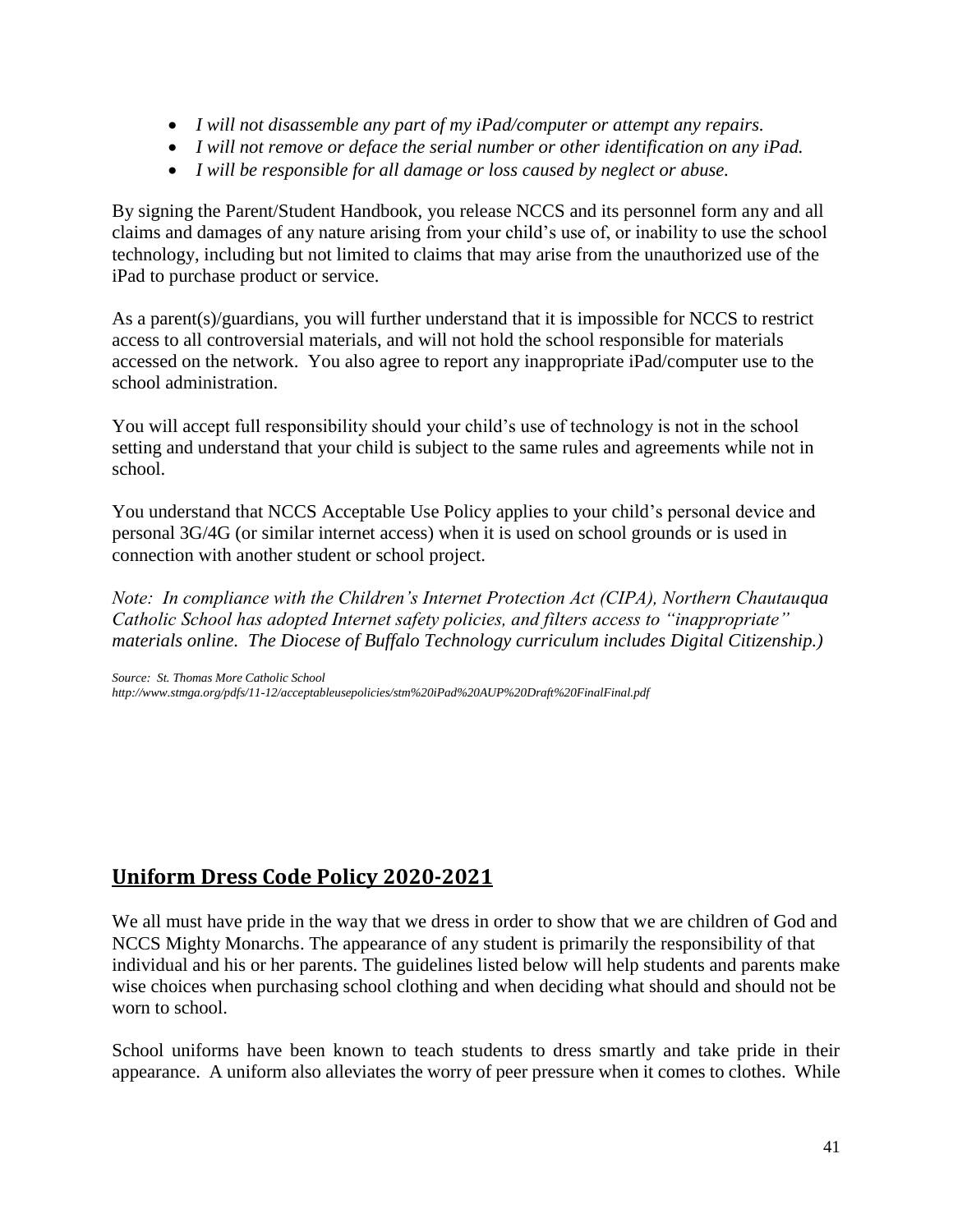back to school shopping may be expensive, NCCS has chosen quality and cost effective uniforms for our school family.

These uniforms allow immediate identification to NCCS and inspire a feeling of "oneness." A sense of loyalty emerges from inside, as does an extra effort to perform at the students best.

#### **Preferred Uniform Companies\***

 Flynn & O'Hara Uniform Company <Click Here - Flynn O'Hara Website> *(plaid jumpers, skirts and sweaters with school name only)*

*\*While the above is the preferred company, parent(s)/guardians may purchase from other companies as long as the style and color conform to the above (such as: French Toast Company, Gap, Old Navy, Wal-Mart). In addition, the school has a plethora of gently used plaid jumpers and skirts for new and current families to use and trade.*

**DISCLAIMER -** All clothing and footwear (sandals, clogs and flip-flops are not allowed) are to be neat, clean and fit properly (no tight clothing, skirts or jumpers or baggy pants will be allowed. All waistbands must be worn at the natural waistline, not below). *Makeup (including lipstick) and nail polish is never allowed.*

Throughout the year, students may participate in Out-of-Uniform days such as picture days and spirit days. Of course, even on these days, disruptive and/or inappropriate items are not permitted. Skirts and dresses must be of appropriate length (same as uniform skirts and jumpers) and have sleeves. Shirts may not have inappropriate sayings or references. Finally, no items deemed unfit by the principal are allowed. Guidelines will be communicated for these special days.

Add To Uniform (ATU) days will also be held for fundraising and enjoyment purposes. For the cost of one dollar students may wear themed hats and/or cover or substitute parts of uniform with themed t-shirts, sweatshirts and jerseys. ATU days will be announced. Guidelines will be communicated for these special days.

## **Pre – Kindergarten 4 to Grade 4**

|                      | Girls                | <b>Boys</b> |
|----------------------|----------------------|-------------|
|                      | Plaid Uniform (Flynn |             |
| <i><b>Jumper</b></i> | O'Hare), Navy        | n/a         |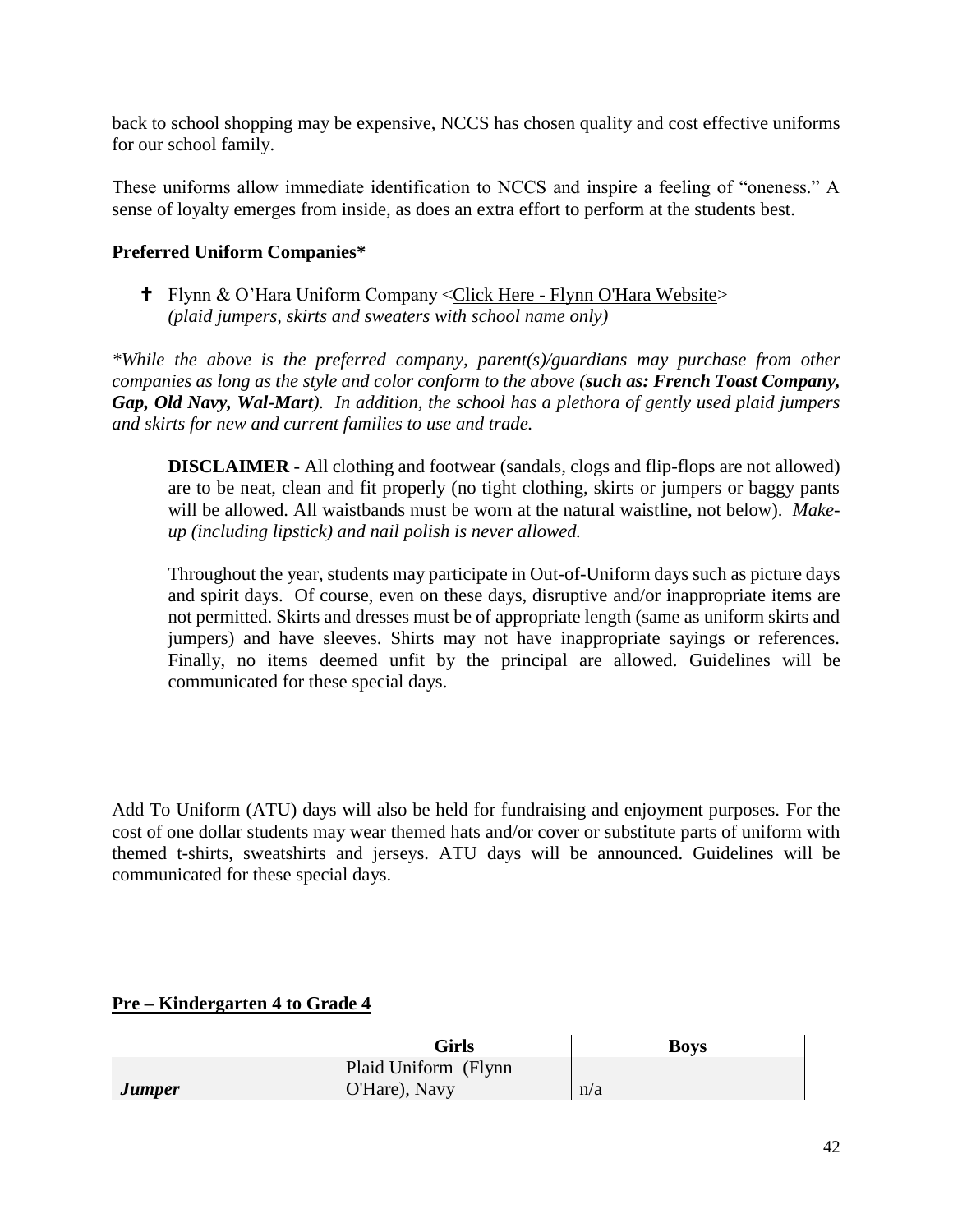| Skirt (no shorter than 2 in       |                               |                               |
|-----------------------------------|-------------------------------|-------------------------------|
| <i>above knee</i> )               | <b>Navy</b>                   | n/a                           |
| <b>Slacks - Cotton Twill</b>      | <b>Navy</b>                   | Navy                          |
| <b>Shorts Cotton Twill</b>        |                               |                               |
| $(knee length)*$                  | Navy                          | <b>Navy</b>                   |
| <b>Dress Shirt - Long or</b>      |                               |                               |
| Short (must be tucked in)         | White                         | White                         |
| <b>Polo Shirt - Long or Short</b> |                               |                               |
| ( <i>must be tucked in</i> )      | White                         | White                         |
| Sweaters** - Vest, V-Neck         |                               |                               |
| or Crew pull-over or              |                               |                               |
| cardigan                          | <b>Navy</b>                   | <b>Navy</b>                   |
|                                   | Navy, Black, Brown or Gray    | Navy, Black, Brown or Gray    |
| Footwear ***                      | Dress/Deck/Modest Sneaker     | Dress/Deck/Modest Sneaker     |
| Socks (solid color & over         |                               |                               |
| <i>the ankle)</i>                 | Navy, White, Gray             | Navy, White, Gray             |
| <b>Tights/Leggings (solid)</b>    |                               |                               |
| <i>color</i> )                    | Navy, White, Gray             | n/a                           |
|                                   | Navy, Black, Brown or         | Navy, Black, Brown or         |
| <b>Belts</b> (solid color)        | White                         | White                         |
|                                   | Watch, ring, bracelet,        |                               |
| Jewelry (one of each)             | earring per ear (posts)       | Watch, ring, necklace         |
| <b>Hair Accessories</b>           | Solid/patterned colors or     |                               |
| (headband or ties)                | uniform plaid                 | n/a                           |
| <b>Ties</b>                       | n/a                           | <b>Encouraged on Mass Day</b> |
|                                   | <b>NCCS Sweatshirt/Hoodie</b> | <b>NCCS Sweatshirt/Hoodie</b> |
| Sweatshirt/Hoodie                 | Only                          | Only                          |

# **Grade 5 to Grade 8**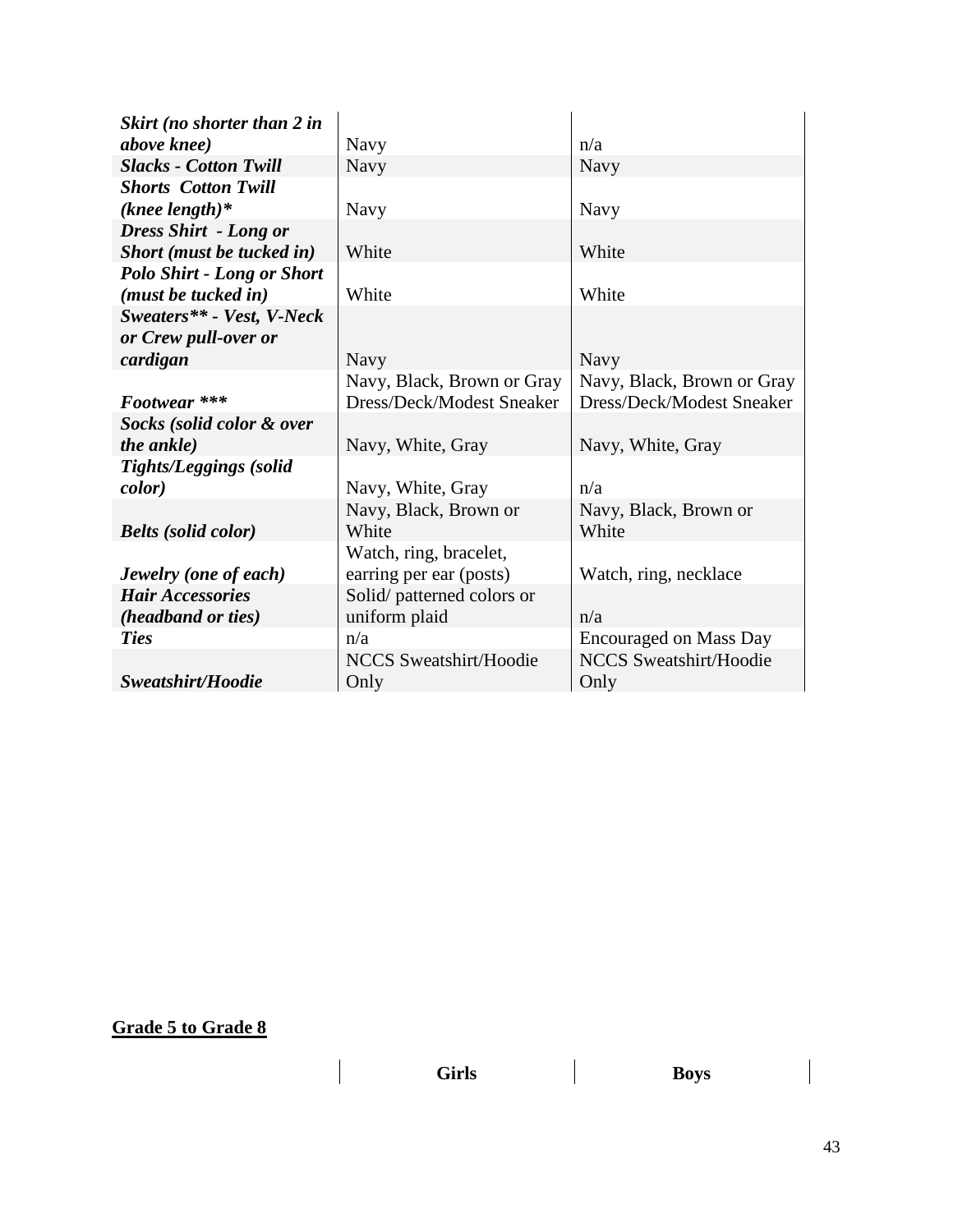| Jumper/Skirt/Kilt (no<br>shorter than 2 in above<br>knee)         | Plaid Uniform (Flynn<br>O'Hare), Navy                          | n/a                                                            |
|-------------------------------------------------------------------|----------------------------------------------------------------|----------------------------------------------------------------|
| Skirt (no shorter than 2 in<br>above knee)                        | Navy                                                           | n/a                                                            |
| <b>Slacks - Cotton Twill</b>                                      | Navy                                                           | Navy                                                           |
| <b>Shorts Cotton Twill</b><br>$(knee length)*$                    | Navy                                                           | Navy                                                           |
| <b>Dress Shirt - Long or</b><br>Short (must be tucked in)         | White                                                          | White                                                          |
| <b>Polo Shirt - Long or Short</b><br>( <i>must be tucked in</i> ) | White                                                          | White                                                          |
| Sweaters** - Vest, V-Neck<br>or Crew pull-over or<br>cardigan     | <b>Navy</b>                                                    | Navy                                                           |
| Footwear ***                                                      | Navy, Black, Brown or Gray<br><b>Dress/Deck Shoes/Sneakers</b> | Navy, Black, Brown or Gray<br><b>Dress/Deck Shoes/Sneakers</b> |
| Socks (solid color & over<br>the ankle)                           | Navy, White, Gray                                              | Navy, White, Gray                                              |
| <b>Tight/Leggings (solid</b><br><i>color</i> )                    | Navy, White, Gray                                              | n/a                                                            |
| <b>Belts</b> (solid color)                                        | Navy, Black, Brown or<br>White                                 | Navy, Black, Brown or<br>White                                 |
| Jewelry (one of each)                                             | Watch, ring, bracelet,<br>earring per ear (posts)              | Watch, ring, Christian<br>necklace                             |
| <b>Hair Accessories</b><br>(headband or ties)                     | Solid colored, patterned or<br>uniform plaid                   | n/a                                                            |
| <b>Ties</b>                                                       | n/a                                                            | <b>Encouraged on Mass Day</b>                                  |
| Sweatshirt/Hoodie                                                 | <b>NCCS Sweatshirt/Hoodie</b><br>Only                          | <b>NCCS Sweatshirt/Hoodie</b><br>Only                          |

Shorts should be worn in the months of September, October, May and June.

NCCS Logo Sweaters may be purchased from Flynn O'Hare.

Dress shoes are strongly encouraged but deck shoes and modest sneakers are allowable footwear. Sneakers should be modest and black, white or gray. Sneakers are required for gym class. NCCS t-shirts, sweatshirts and hoodies can be purchased at the school store. Hoodies and sweatshirts should be worn over NCCS t-shirts or white uniform shirts.

# **Physical Education (Gym) Uniform**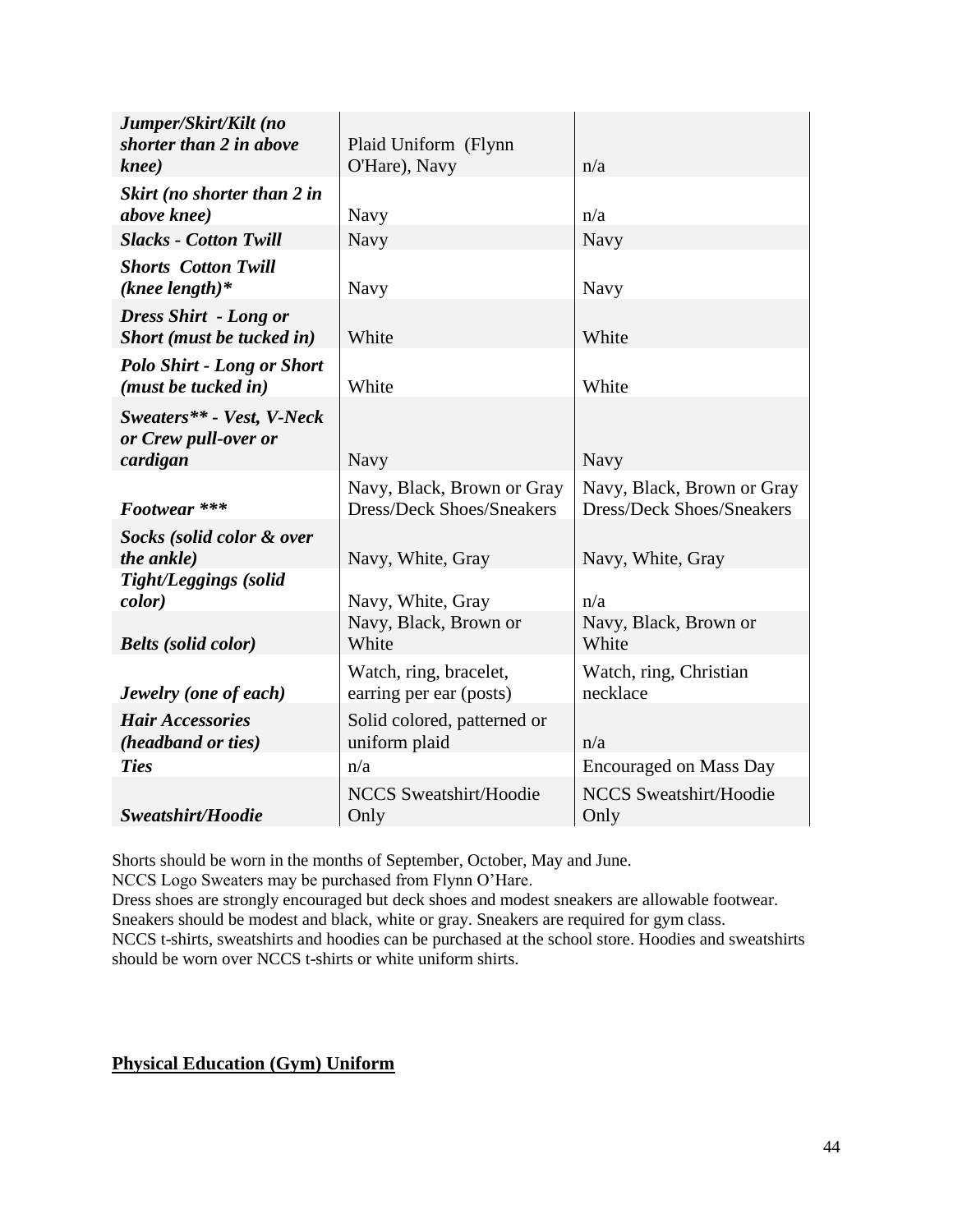#### *Pre-K to Grade 2*

- <sup>t</sup> Please send the girls in with shorts on under their jumpers (jumpers may then be taken off for P.E. class)
- $\uparrow$  If your child (boy/girl) is wearing pants they can use the restroom to get changed into shorts.
- **T** SNEAKERS must be worn to participate in gym class

#### *Grade 3 to Grade 8*

- <sup>†</sup> Students will be getting changed every day they have gym class.
- They will be given 3-5 minutes before class and at the end of class to change into their gym clothes.
- <sup>†</sup> They will need a pair of shorts and a t-shirt (shorts and t-shirts are not allowed to have buttons)
- Shorts may be worn under their jumpers (Best way for any of the girls)
- **T** SNEAKERS must be worn to participate in gym class
- **t** No Jewelry

# **SNEAKERS ARE A MUST TO PARTICIPATE IN PHYSICAL EDUCATION CLASS**

## **Musical Concert Uniform**

## **Christmas Concert**

## *Pre-K 3 to Grade 4*

Christmas Dress Clothes

## *Grade 5 to Grade 8*

- **t** White top
- Preferably Black bottom (but Dark is ok)
- Optional: Christmas themed hair accessories

#### Girls

- $\triangleright$  Skirts must be longer than knee length
- $\triangleright$  Tops must be school appropriate
- $\triangleright$  Safety No Heels (students walk up and off risers)

## Boys

- $\triangleright$  Appropriate dress clothes (suits are allowed)
- $\triangleright$  Prep School must have a tie

## *\*No Jeans, Sneakers or Heels*

## **Spring Concert**